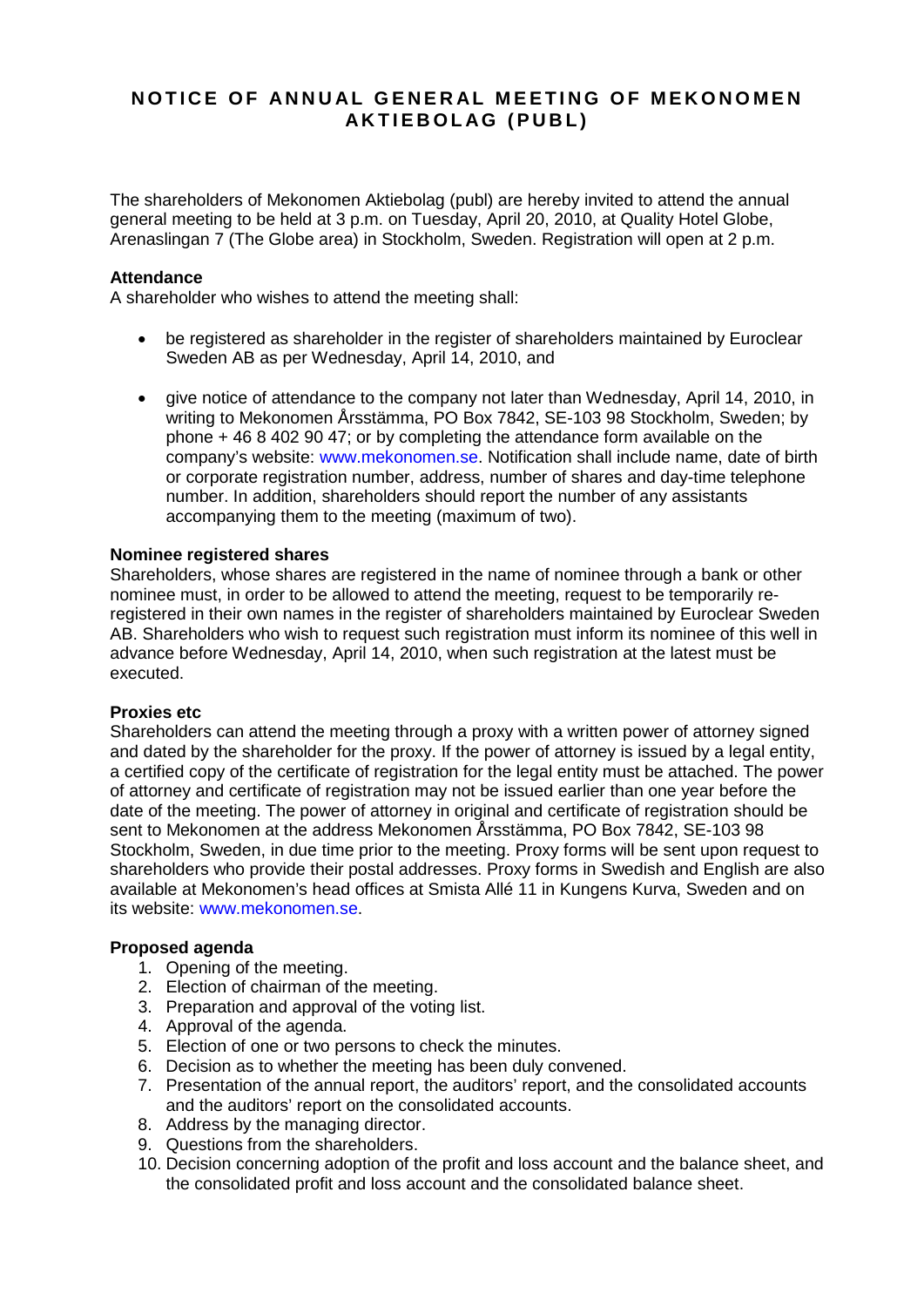- 11. Decision concerning allocation of the profit in accordance with the approved balance sheet.
- 12. Decision on discharge from liability of the directors of the board and the managing director.
- 13. Determination of the number of directors of the board and the number of deputy directors to be elected by the meeting.
- 14. Determination of fees to the directors of the board and the auditors.
- 15. Election of directors of the board, chairman of the board and deputy directors.
- 16. Determination of the guidelines for appointment of the nominating committee.
- 17. Determination of the guidelines for compensation to company management.
- 18. Resolution on employees' acquisition of shares in subsidiaries.
- 19. Conclusion of the meeting.

## **Decisions proposed by the board of directors and the nominating committee**

## **Item 11 – Dividend and record date**

The board of directors proposes a dividend of SEK seven (7) per share and that the record date shall be Friday, April 23, 2010. If the meeting adopts the proposal, dividends are expected to be sent out via Euroclear Sweden AB as per Wednesday, April 28, 2010. The last day of trading in Mekonomen's shares including the right to dividend is April 20, 2010.

## **Items 2, 13, 14 and 15 – Board composition etc**

In accordance with the guidelines adopted by the 2009 annual general meeting, a nominating committee has been appointed. The nominating committee, which consists of Göran Ennerfelt, chairman (Axel Johnson AB and subsidiaries), Johan Lannebo (Lannebo Fonder AB), Maj-Charlotte Wallin (AFA Försäkring AB) and Eva Fraim Påhlman proposes:

- Fredrik Persson as chairman to preside over the meeting.
- Seven meeting-elected board directors and no deputies.
- Directors' fees totalling SEK 1,360,000, of which SEK 320,000 to the chairman, SEK 240,000 to the vice chairman and SEK 160,000 to each of the other nonexecutive directors, and no fees for committee work (same as 2009).
- Auditors' fees payable on account.
- Re-election of directors Antonia Ax:son Johnson, Kenny Bräck, Anders G Carlberg, Wolff Huber, Fredrik Persson, Helena Skåntorp and Marcus Storch.
- Re-election of Fredrik Persson as chairman of the board of directors.

## **Item 16 – Nominating committee**

The board of directors proposes that the meeting adopts the following guidelines for appointment of the nominating committee. Mekonomen shall have a nominating committee consisting of four members. The four largest shareholders of Mekonomen shall be entitled to appoint one member each. The four largest shareholders, based on the records of registered shareholders kept by Euroclear Sweden AB as per August 31, will be contacted by the board of directors. If any of the four largest shareholders wishes to abstain from its right to appoint a member to the nominating committee, the subsequently largest shareholder shall be offered the right to appoint such member. The nominating committee's composition shall be publicly announced by Mekonomen as soon as it has been appointed, however not later than six months prior to the annual general meeting. The nominating committee's mandate period applies until a new nominating committee has been appointed. The chairman of the nominating committee shall, unless the members agree otherwise, be the member representing the largest shareholder. If a member of the nominating committee leaves the committee before its assignment has been completed or if a material change occurs in the ownership structure after the appointment of the nominating committee, the nominating committee's composition shall be changed in accordance with the above principles. Changes in the nominating committee's composition shall be publicly announced on the company's website. No fees shall be payable to the members of the nominating committee. The nominating committee's task is to present proposals prior to the annual general meeting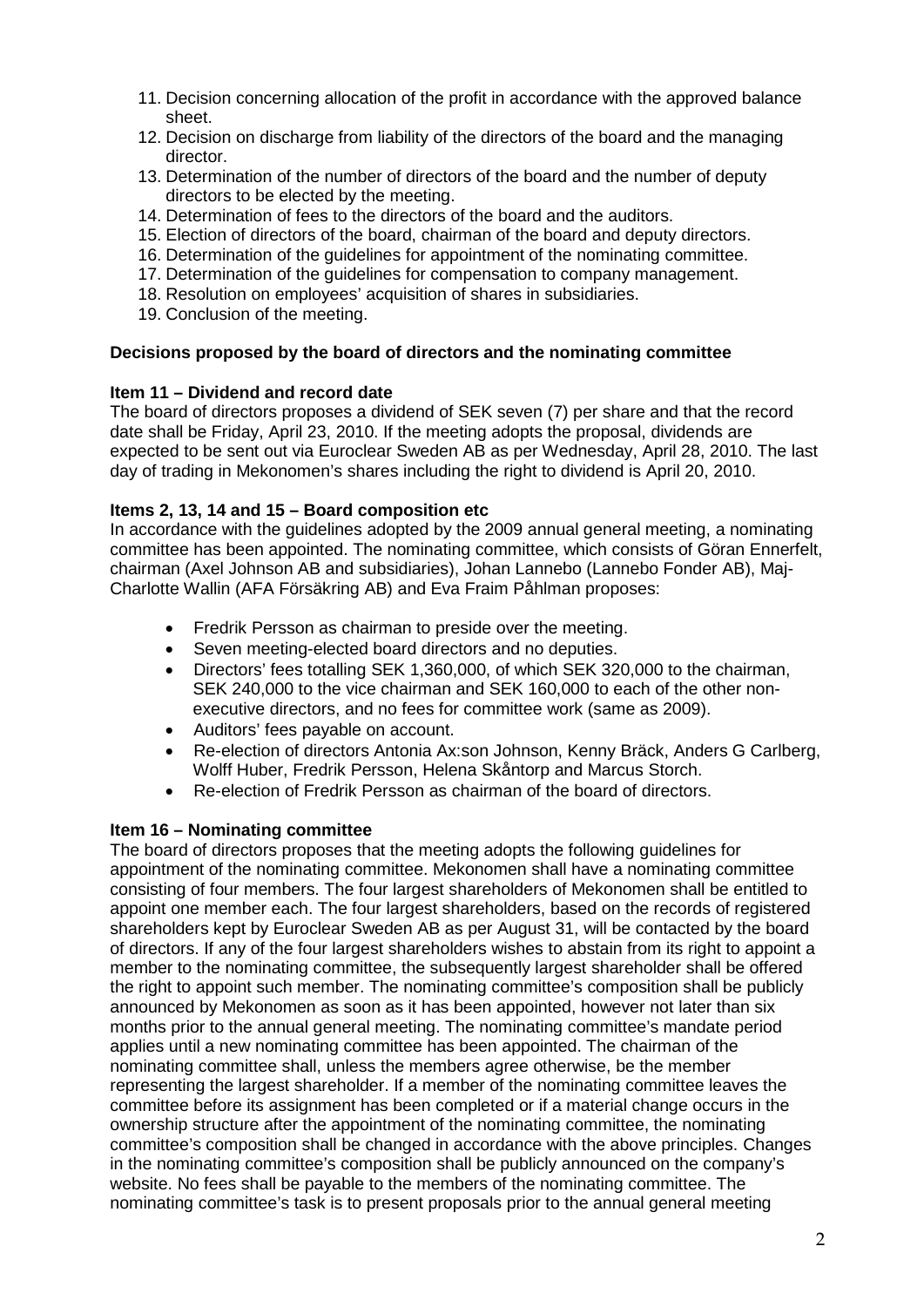regarding the number of the directors of the board of Directors, the composition of the board and the fees payable to the directors and special fees payable for committee assignments, if any. Further, the nominating committee shall present proposals for the chairman of the board and the chairman to preside over the annual general meeting and, where applicable, on auditors and their fees. The nominating committee's proposals shall be publicly announced in connection with the publication of the notice of the annual general meeting. In connection with its assignment the nominating committee shall fulfil the duties which, according to the Swedish Code of Corporate Governance, are incumbent upon the company's nominating process, and at the request of the committee, Mekonomen shall provide personnel resources, such as a secretarial function for the committee, to facilitate the committee's work. Where needed, Mekonomen shall also be able to bear reasonable costs for external consultants which are deemed by the nominating committee to be necessary for the committee to fulfil its assignment.

## **Item 17 – Guidelines for compensation to management**

The board of directors' proposal for guidelines for compensation and other terms of employment for the management are in agreement with the guidelines that were adopted by the 2009 annual general meeting. The guidelines cover the managing director and the other members of the executive committee (currently nine persons). The proposal entails that Mekonomen shall offer the members of the management competitive compensation and that the criteria for this shall consist of the importance of the employee's work duties and competence, experience and performance. Compensation shall consist of a fixed base salary, variable compensation, pension benefit, other benefits and severance terms. The allocation between base salary and variable compensation shall be proportionate to the responsibility and authority of the member of the management. The variable compensation to the managing director and other management is based partly on the profit of the Mekonomen group and partly on individual qualitative parameters and amounts to a maximum of 50 per cent of the base salary for the managing director and a maximum of 33 per cent of the base salary for other members of the management. In addition thereto a separate program for variable remuneration applies over three years for the management calculated on the result of the Mekonomen group for the financial years 2008 – 2010. The criteria for deciding the amount for each participating member of the management in this separate program is decided by the board of directors. The annual general meeting in 2009 adopted the guidelines in this respect under the corresponding item on the agenda. Other benefits consist mainly of car benefit and pension scheme. Pension benefits are paid with an amount based on the Swedish ITP-plan or the corresponding system for employees abroad. The pension qualifying income is the base salary. However, the managing director's pension benefit amounts instead to a maximum of 29 per cent of the base salary. Severance pay upon termination from Mekonomen amounts to a maximum of 12 months' salary.

## **Item 18 – Resolution on employees' acquisition of shares in subsidiaries**

The Mekonomen group of companies contains a number of companies which operate the approximately 170 Mekonomen stores throughout Scandinavia, so called store companies. There are 60 store companies which are owned partly by the store manager running each store. Mekonomen deems it important that said managers have an interest in the long term financial development of the store companies. For each of the store companies which are wholly owned by the company, there shall be only one store and one store manager. With the purpose of increasing the long term commitment among the store managers also in the wholly owned store companies and to increase their interest in the proceeds of the stores, the board of directors proposes that the meeting decides that the employed store managers in the wholly owned store companies shall be entitled to acquire shares in the relevant store company by the means of a directed issue of shares or the purchase of existing shares, in order to make such store managers partners in the store companies. The thus acquired shares shall amount to a maximum of nine (9) per cent of the share capital in each store company. Mekonomen will thus hold shares corresponding to at least ninety-one (91) per cent of the share capital in each store company. The acquisitions shall be made at market value. Payment for such shares shall be made in cash. The acquisitions shall be completed no later than December 31, 2010.